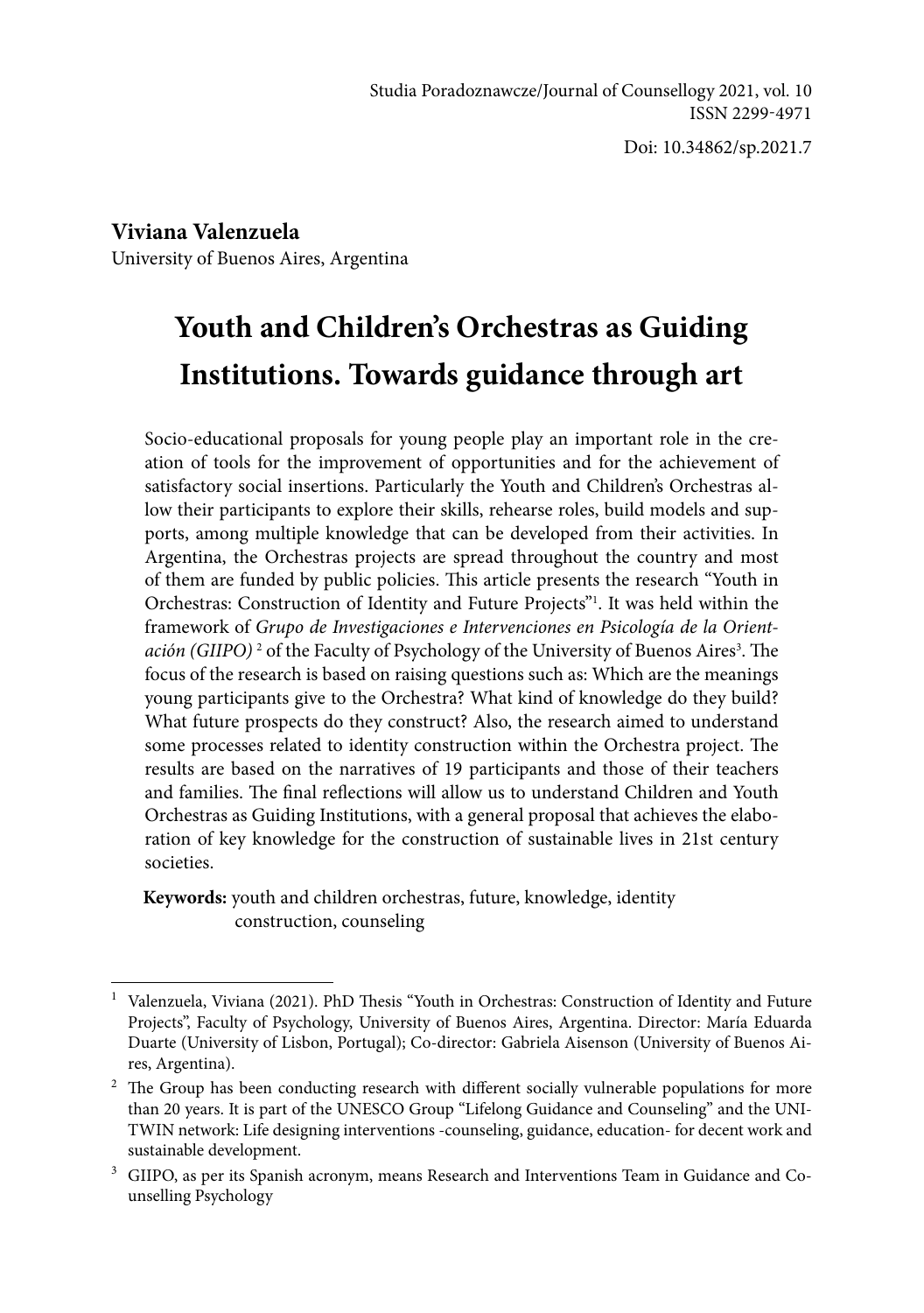#### **The Initial Ideas that Gave Framework to the Research**

The starting point of this research is the consideration of *the construction of life projects and the reflection on identity* as two central tasks in today's Western societies. People are expected to elaborate projects autonomously and responsibly, and to get involved in self-construction. These two processes directly challenge our discipline, Guidance and Counselling Psychology (Aisenson et al., 2018).

These tasks take place in a world of growing uncertainties where traditional references have been lost. Instead of constructing linear or predictable trajectories, people are challenged to build a reflective and integrative project throughout their lives. Individuals nowadays are forced to reflect on what matters most to them, the balance of work–family activities and interactions, and to give meaning to the big amount of heterogeneous and fragmented life experiences (Duarte, 2017; Giddens, 1995; Guichard, 2018).

For young people, the current *social imperatives* demand to delineate satisfactory educational trajectories and, at the end of high school, make autonomous decisions for the future regarding their personal, educational, and work contexts. But not all young people find themselves with the same opportunities to face transitions and elaborate future prospects (Aisenson et al., 2014, 2015, 2019). Faced with increasing social inequalities, some populations are restricted from achieving these tasks. The statistical data indicates the urgent need to focus research and interventions towards social groups that are in a situation of *social vulnerability* (Luna, 2009; Moreno Crossley, 2008).

In Argentina, official rates show that 49.2% of young people between 15 and 29 years old are poor (*Instituto Nacional de Estadísticas y Censos* [INDEC], 2021). The youth unemployment rate is around 20%. Concerning education, although it is compulsory to complete the secondary level, 35% of young people between 18 and 24 years old have not obtained a diploma. In this regard, there are differences between children and young people from families of different socio-economic levels. In 2016, the schooling rate of young people between 12 and 17 years old was 91.7% (*Sistema de Información de Tendencias Educativas en América Latina* [SITEAL], 2017). However, it differed by almost 13 points by socio-economic level (84.5% low versus 97.4% high). Quality is also an indicator: there is an important gap between young people from different social sectors regarding the knowledge they build in the educational institutions they attend.

A first question arises here. How do socially vulnerable young people construct life narratives? Also, which are the contexts and the experiences that allow building personal resources to face adversities and that enable future projection?

Since the '90s, innovative educational programs have been implemented by means of public policies in our country, to "compensate" the differences and improve the opportunities of the most disadvantaged populations. These programs are linked to the arts, sports, and recreation, with the objective of accompanying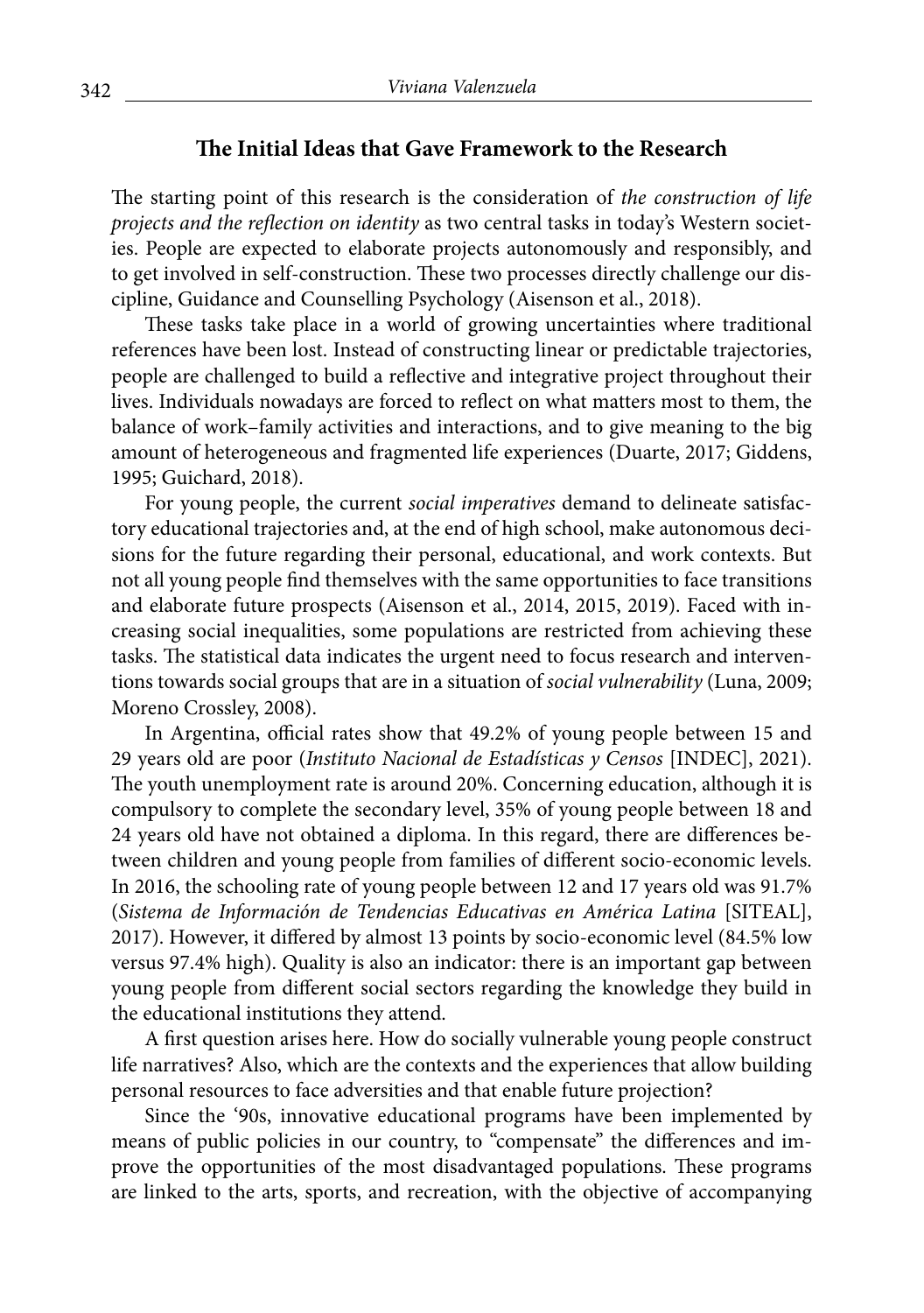the entering, permanence and finishing school pathways of young people. Also, the aim is to generate alternatives for social inclusion and to minimize the impact of deprived living conditions. *Youth and Children Orchestras* is one of these programs.

Given that the life narrative is constructed by integrating life experiences by interacting with others in different contexts (Savickas et al., 2009), the following questions arise as a framework of this research: How does the orchestra experience relate to other life pathway experiences? What meanings does the music and activities proposed have for its participants? What life stories does the passage through the activities of the Orchestra allow to build? Does the proposal enable the elaboration of future expectations?

Based on these questions, *a general objective* was settled: to understand relationships between the experience of participation in the Youth and Children Orchestra and the construction of identity and future projects in young socially vulnerable people. The specific objectives focused on: 1) knowing the *meanings* that young people give to the orchestra experience; 2) identifying and comparing the *educational experience* in the orchestra and at school; 3) analyzing the *future anticipations* and the relationship with the orchestra experience; and 4) exploring different dimensions of the *identity construction* as a biographical story.

#### **The Youth and Children Orchestras in Argentina**

The Youth and Children Orchestras in Argentina are socio-educational projects that arise within the framework of public policies in the '90s. It has as background the "System" of Venezuela of Children's and Youth Orchestras, founded by Antonio Abreu (*Sistema Nacional de Orquestas y Coros Juveniles e Infantiles de Venezuela*  [SNOCJIV], 2018). Their main objective is "to improve access to cultural goods and services, build bridges towards the reintegration of young people in school, collaborate with school retention and stimulate contact and enjoyment of music by implementing a collective model of music education" (*Ministerio de Educación de la Nación Argentina* [MENA], 2014). The Orchestras set the activities in schools and local institutions that present high rates of fallbacks and dropouts, with the objective of improving the discontinued and interrupted school pathways of children and teenagers from these communities, offering a sense of belonging that allows for the appropriation of cultural and educational contents (Antello & Zanelli, 2004; Atela, 2005; Wald, 2009).

Orchestra Projects are developed from the public, private sector, and also from Non-Governmental Organizations. While projects may have differences, they generally share the same overall goals. The objectives are organized in 3 main pillars: 1) Educational: in addition to learning music, it explicitly aims to accompany the educational pathway of formal schooling; 2) Social: related to the promotion of citizen values, socialization with others, and the expansion of social circles; 3) Cultural: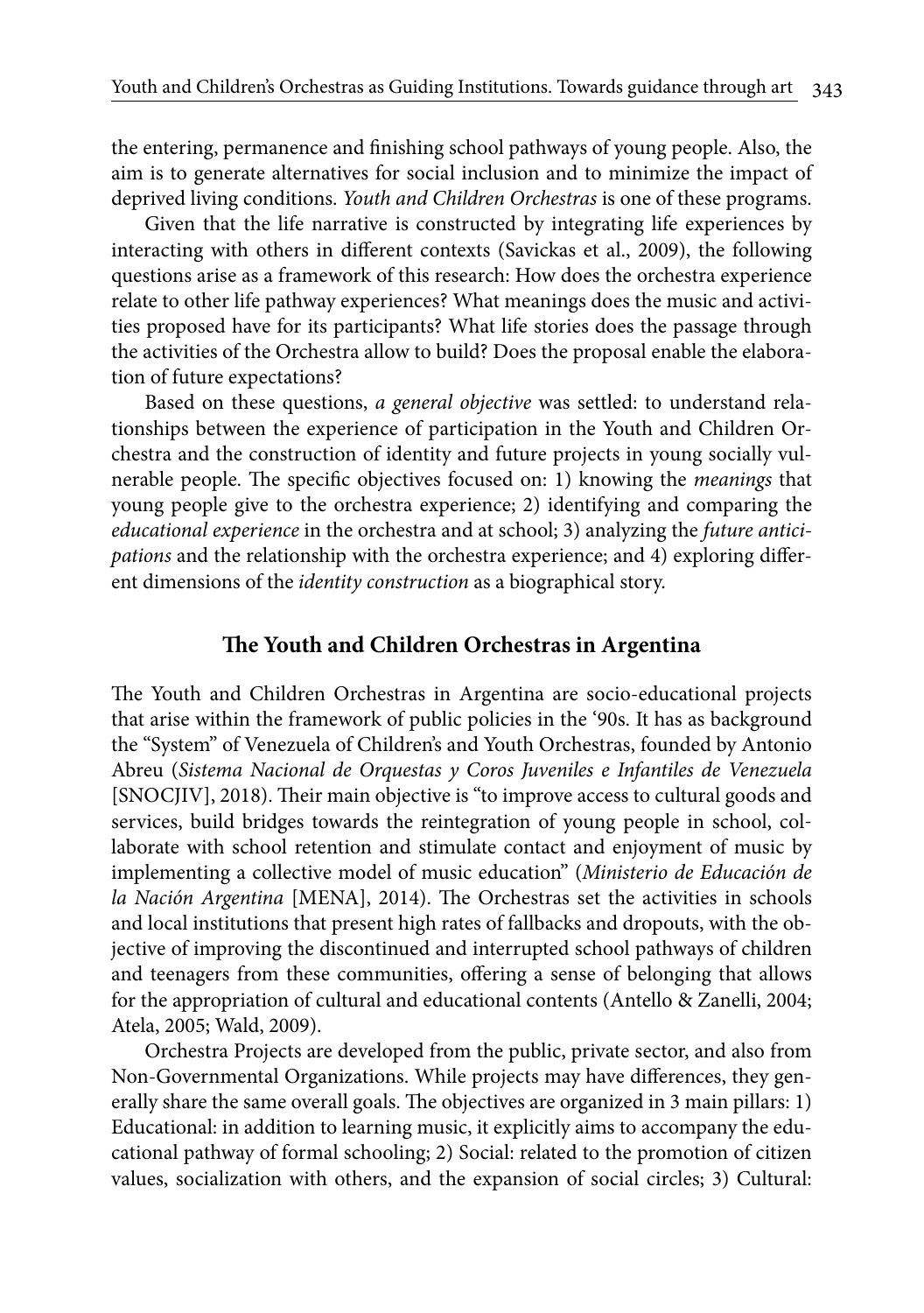linked to guarantee access to cultural goods, develop one's own cultural identity, and open its participants to diverse cultural worlds.

The app "Cultural Information System of Argentina" offers a cultural map of Orchestras that yield a total of 307 throughout the country, most of them in the province of Buenos Aires and surroundings.



Fig. 1. "Cultural Map" of Youth and Children Orchestras in Argentina

Source: Sistema de información cultural de la Argentina [Cultural Information System of Argentina] https://www.sinca.gob.ar/mapa.aspx?id=1 Search: Music/Orchestras and Choruses. Date: February 2020

#### **The Research**

Qualitative research was conducted by adopting an interpretative approach to the subject matter (Denzin & Lincoln, 2018). An ethnographic approach was used, since it favours the comprehension of the meanings social actors assign to life experiences and helps build knowledge on this particular research discipline (Duarte & Cardoso, 2014). In regard to the data collection techniques utilized, participant observation and narrative interviews were conducted, tied to the settings in which the social action occurred, thus giving centrality to social actors. Analysis took place while the data gathering unfolded, and observations were of long duration. Different types of data were gathered to enhance the processes chosen for analysis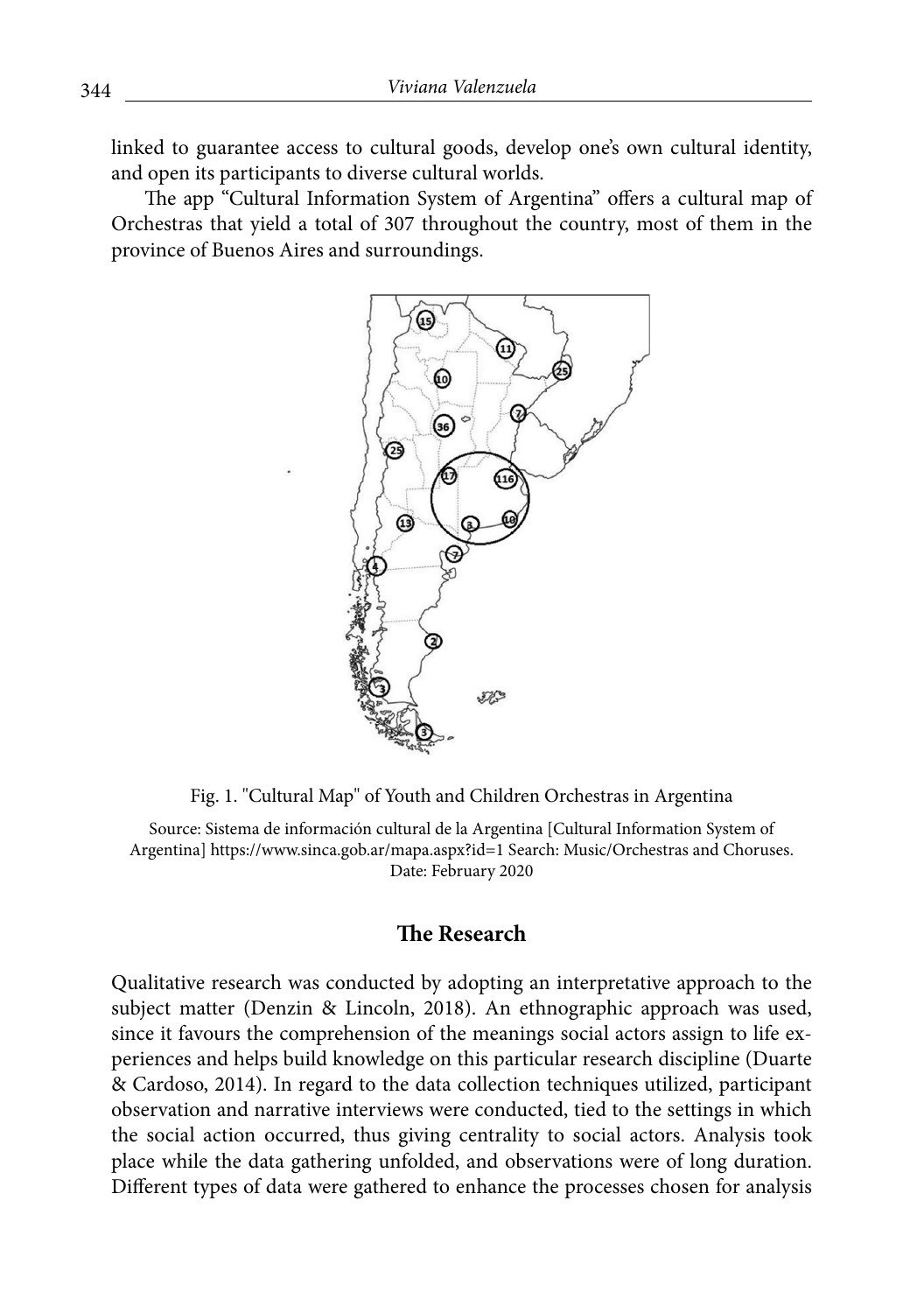(Hammersley & Atkinson, 2019), using reflexivity as a tool that allow comprehend the impact that the researcher has on the investigation to "better understand the role of the self in the creation of knowledge" and "carefully self-monitor the impact of their biases, beliefs, and personal experiences" (Berger, 2015, p. 220).

The study took place during 2016 and 2017 in two orchestras from the greater Buenos Aires area (Buenos Aires, Argentina): *La Orquesta Infanto-Juvenil de Hudson* and *La Sonora de la IAPI* <sup>4</sup> (Valenzuela, 2021). The orchestras were selected through key informants with contacts with different orchestras and directors. Most importantly, guarantees were needed regarding the requirement that participants would be young students from socially vulnerable sectors. The complete registry of participation was recorded in an extensive fieldwork journal that includes photographs and videos. Ten young men and 9 young women between the ages of 15 and 19 years old who participated in the orchestral activities were interviewed. Additional information was gathered from 6 group interviews with parents, teachers, and orchestra directors. All oral discourses have been transcribed. An inductive process was utilized for the thematic content analysis. Emergent discourse themes were taken into consideration, as well as referential frames (tone of voice, gestures, silences, repetitions, doubts, and others), to build conceptual categories that were representative of the narratives of the interviewees.

*La Orquesta Infanto-Juvenil de Hudson* [LOIJH] centres its activities at rural school N°24 of La Loma, Hudson, Province of Buenos Aires, Argentina. Most of the population attending this school comes from families of Bolivian descent who conduct their agricultural activities in the areas near the school. *La Sonora de la IAPI* [LSI] holds its activities at the Community Integration Center [CIC] of the Santa María IAPI neighbourhood. This is a poor neighbourhood with a dense population that received safe water sources and sanitation only as of 2012, and some areas still lack sewer systems. Floods are very common as well, as the district is crossed by two streams that hold massive amounts of waste. The neighbourhood is the center of disputes between criminal gangs.

As for the similarities, both are publicly funded projects, have the same repertoire, they invite children and young people from local schools, and have a similar work scheme (instrument classes and integration in orchestral practice, sometimes section rehearsals, and music theory classes). The main differences refer to the type of instruments (Latin American in the IAPI Orchestra) and the location (Hudson in a rural zone and IAPI in a highly precarious popular neighborhood in an urban area).

<sup>4</sup> IAPI, as per its Spanish acronym, means Argentine Institute for Exchange Promotion, which was the name given to the neighbourhood upon its development in the 1960s.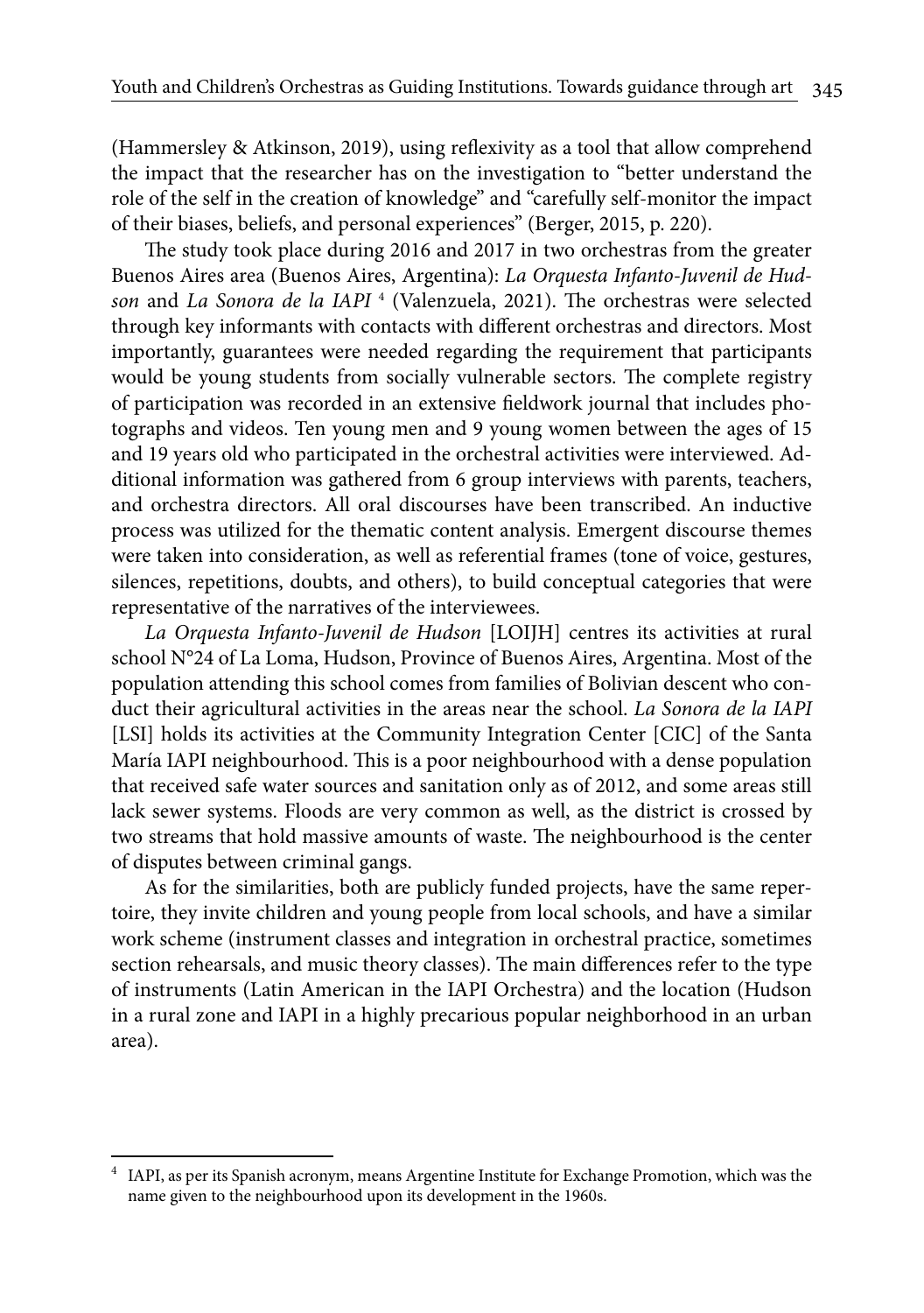# **The Results**

The main results of the research organized in 4 themes will be briefly presented: senses of the orchestra, the educational experience (in the orchestra and in the school), future anticipations and some processes in the identity construction.

## **The Senses of the Orchestra**

We decided to divide the senses in two groups. Intra-subjective: includes senses where cognitive, psychological and emotional processes are predominant. Intersubjective: includes senses that refer predominantly to relational processes.

#### *Intra-subjective Senses*

**Learn and Have New Experiences.** *"Learning new things"* is a very common sense in the stories. In the Orchestra participants learn scores, themes, music. They also learn *"creativity and culture".*

Likewise, other issues that exceed the musical issues are learned. The Orchestra allows the participants to have experiences that young people identify as only possible from attending, such as "*meeting people,''* "*playing with other orchestras,"* "*playing with teachers,*" "*visiting new places,*" playing "*on stages and places you wouldn't believe.*"

**Expressing Feelings and Venting Out.** Young people repeatedly express the feeling of "*joy,*" when referring to playing with others, the accompaniment of their teachers, making music, and also about playing in different places (important theaters, trips around the country) that they would not have been able to experience if they did not participate in the Orchestra.

Other positive emotions are exemplified in this narrative: "never in my life would I have imagined that I would be in an Orchestra playing the anthem, never, *I feel such an emotion, a tingle, goosebumps,* or for example I like to see how the themes go well and when I stand there are times that I move and it is like I *enjoy it, I dance* [...]"

 In the Orchestra they can also vent *"anger," "sadness"* and it can be a *"calmer."* A similar sense is expressed by a young boy: the orchestra allows you to "*free yourself from the problems you have during the week.*" Music "*clears all problems.*"

M**otivation and Self-determination.** Motivation is key and observed daily in the Orchestra. It is highly motivating to see the different instruments, touch them, see how they sound alone and together with others. The experience of playing different instruments, being able to choose one or another if they do not feel comfortable, are experiences that build motivation, interest and self-determination.

In addition, the learnings, and experiences they have in the Orchestra encourage and motivate the search for other experiences that exceed what is offered in the Orchestra. They can multiply their learning opportunities, install new desires, and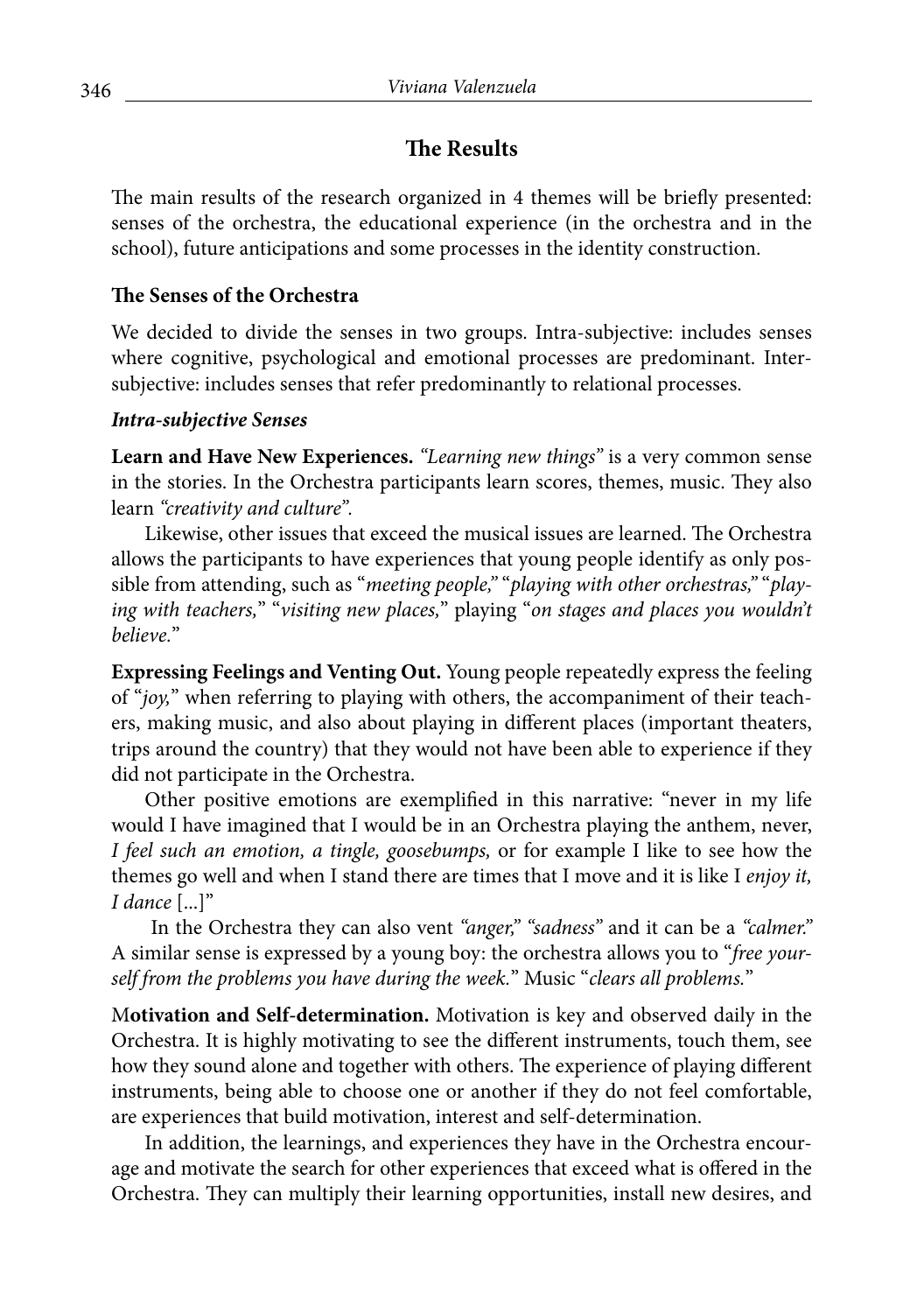the possibility of developing other interests. An example of this is that they look for scores of other music on the internet, learn other instruments at home or integrate musical bands outside the Orchestra.

**To Have a Hobby.** Another usual meaning links the experience to "*a hobby".* The Orchestra is a place to "*have fun and meet new* people." These senses give an important value to the experience, as a way of socialization. This reflects the function of art as a game (Belfiore & Bennet, 2006).

## *Inter-subjective Senses*

**Build Community.** The Orchestra is "*a place to be.*" This phrase expressed by a young boy gives the idea of familiarity, of being at ease in the place where one is and with the rest of the people with whom one shares.

Community and Satisfaction are two words almost inseparable from the Orchestra experience. "We *are accompanied," "company," "companions"* are words that sound again and again in the speeches of the participants, and with a highly positive connotation.

Teachers play with their students and intervene pedagogically in the rehearsals. In addition, many families come to listen and accompany the activities that are held.

**Fostering Models and Building Supports.** The teachers listen to them, "they *treat them well,"* they "*explain,*" "they *always accept you."* It should be noted that in the Orchestra there is a follow-up of the participants for a long time. These are long term bonds to these adult referents. Teachers know their students in many aspects, not only in musical aspects, but also in regards to personal issues. They talk and share about other topics; about activities they develop in other areas and other issues of their lives. They are companions in external activities (concerts, trips) and play with them (in rehearsals and concerts). These teachers give them recognition: because they see them frequently in the activities of the Orchestra, because they play well, because they develop well.

# **The Educational Experience in the Orchestra and at School**

What do the participants learn in the Orchestra? To answer this question, we differentiate specific learnings of the Orchestra proposal and others more general or transversal<sup>5</sup>.

# *Specific Learning*

**Learn an Instrument, Learn Music, Learn to Play in the Orchestra.** The different instruments, the sonorities, dedicating time to musical study and meeting others

<sup>&</sup>lt;sup>5</sup> One extended version of learning in Orchestra and the relationships between learning in Orquesta and in school can be found in Valenzuela, Aisenson & Duarte (2021)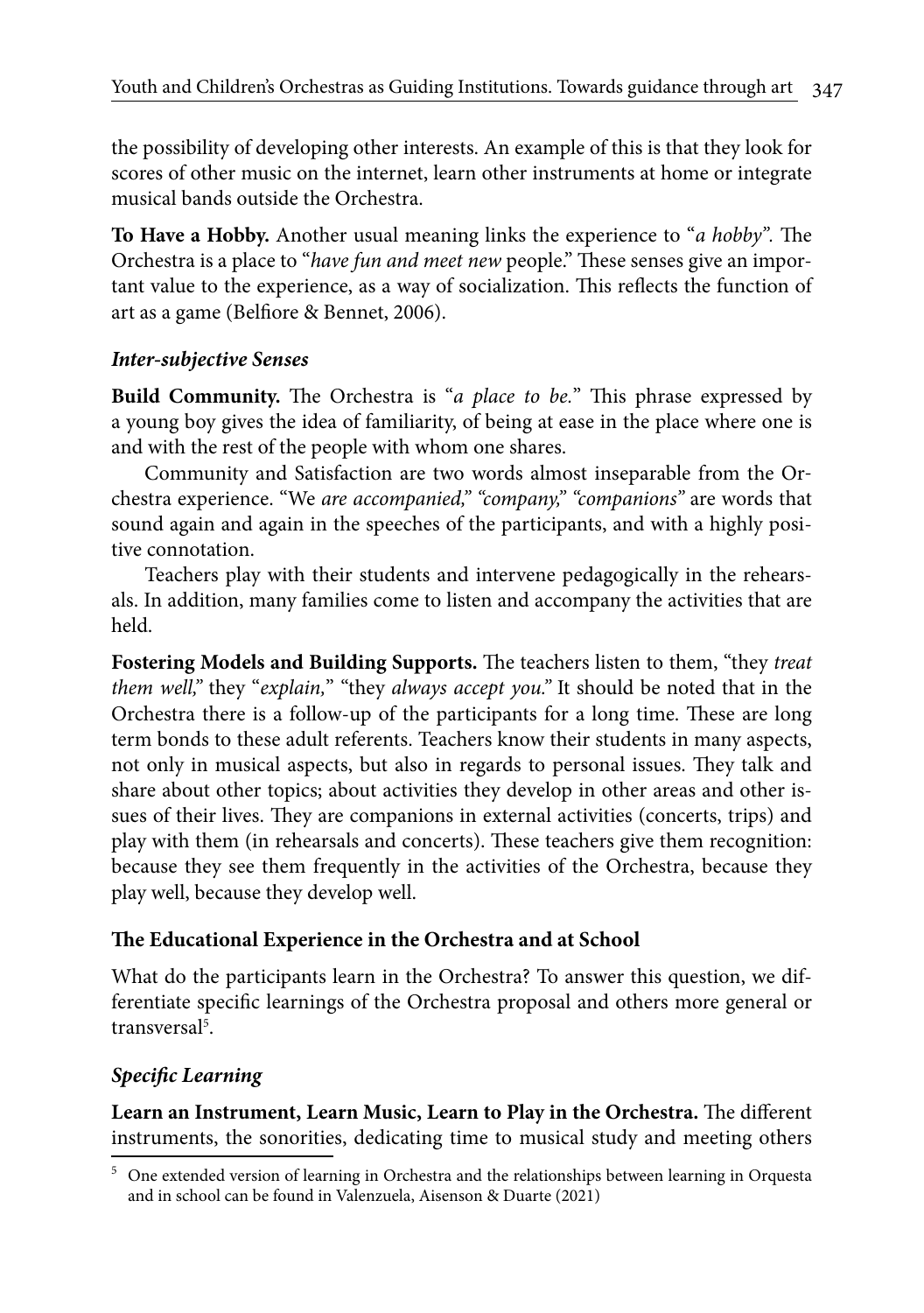to rehearse are part of the range of music learning that young people can take from the Orchestra experience.

**Care and Hygiene of the Instrument.** Participants learn how to clean the instruments and the best way to care for them. It is a key learning in the Orchestra, especially for beginners. Although it is specific to the proposal, this learning is transferable: they generate a disposition towards the objects in general, a particular way of treating personal and community objects, about their care and maintenance.

## *General or Transversal Learning*

**Systematic or Deliberate Practice.** The observations of the activities are significant examples to illustrate this category: the way in which teachers handle the exercises, the number of times they perform the repetitions, the feedback given by the teachers that serve for new ways of exercising. This category includes information to contribute to the debate on the belief of "talent" in the artistic fields, which is usually quite dangerous, especially for those who are starting activities of this type or are younger. You can play any music if you systematically dedicate time to practice.

**Self-knowledge and conformation of self-concept.** Multiple quotations of the narratives give an account of changes the participants perceive by taking part in the Orchestra. The changes identified show "self-knowledge" processes as a cognitive capacity for recognition and reflection on one's own characteristics: personality, interests, values, strengths, weaknesses, among others.

And, it's also good because they give us our space, it's a place where they listen to us and *where we can be ourselves* and not become another kind of people [...] It changed me in that, before coming to the Orchestra, and during a period that I was in the Orchestra as well, I *was very antisocial, I did not get along with anyone.* And now, I know how it is to be treated well, how it is to deal with people, as I *know how to express myself more* and I know how to make new friends everywhere."

**Working with Emotions and Emotional Self-regulation.** Emotions are an important part of the learning processes. As one director said "*you may be out of tune, but you are not allowed to play unwillingly*".

The learnings are aimed to recognize, define, explore and express emotions. Also to channel them, if necessary. Learning is directed towards emotional self-regulation.

**Sense of Community, Coexistence and Respect.** In the Orchestra, participants learn that the individual performance is a function of the general group work. An instrument sounds good if they all sound good together. Real teamwork needs respect for the other, for their times and learning process. In the Orchestra "*They teach you to live with people, and to make music with many people of different ages.*"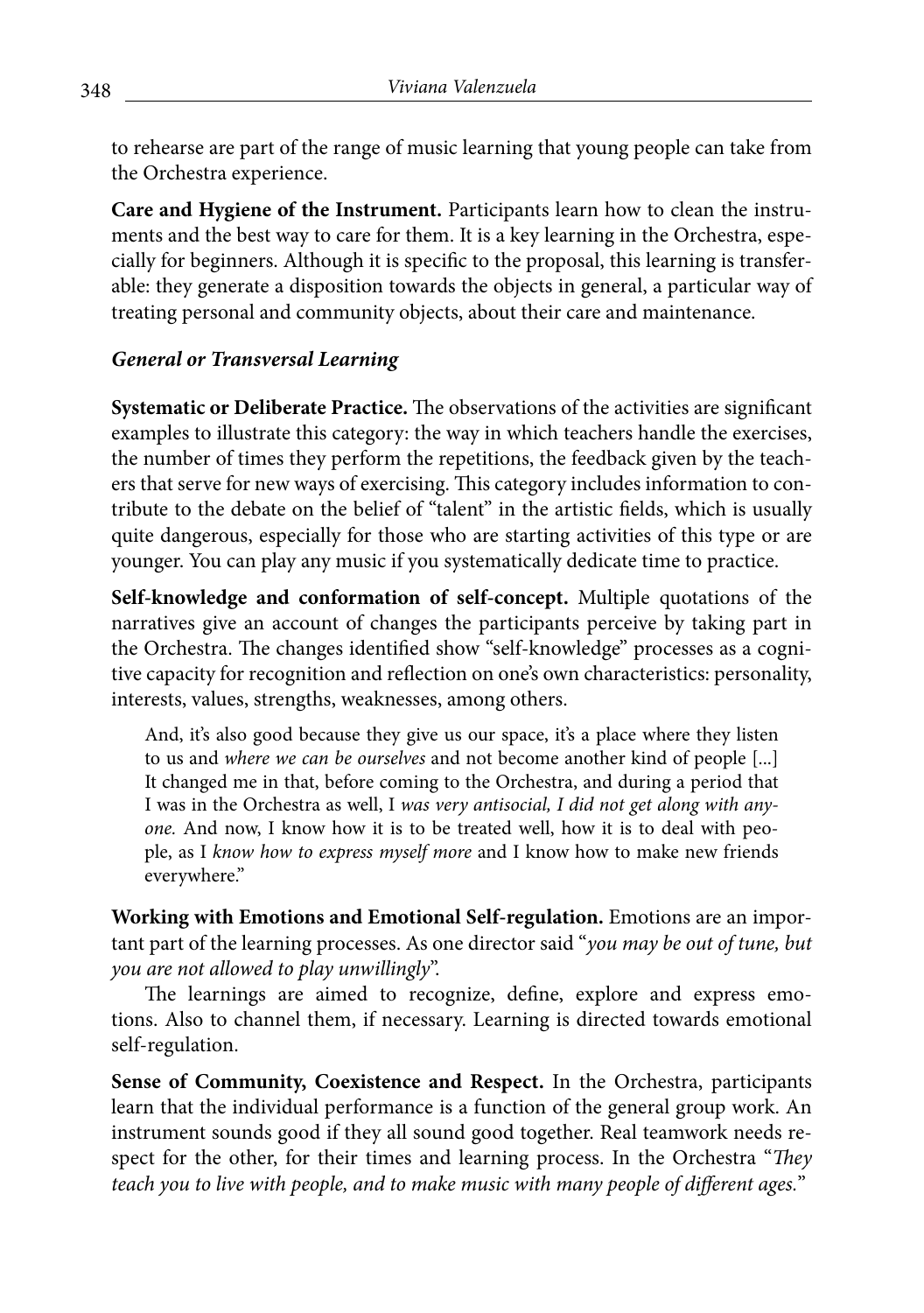## *Articulation between the Educational Experiences of the Orchestra and the School*

Three possible points of articulation were identified: complementarity, contrast, guiding experience.

#### **Complementarity: the orchestra contributes to improving educational pathways**

I did not pay attention in school or anything and now I grab anything and I can read it, I can read treble clef, I can read in bass clef, which is like learning to read again, like having a book and having it in another language and you say 'oh well,' and you start reading it, when I *began studying the double bass I began to like to study more, now I have all my school work complete* and everything.

This young woman expresses an explicit association between participating in the orchestra and improving her performance at school. Learning to play the double bass increased her motivation to "*study*". Complementarity allows for thinking of the synergetic possibilities between both spaces, orchestra and school.

## **Counterposition: The Orchestra Shows that another type of Teaching-Learning Process is Possible**

Two citations exemplify this category

I\_ What's wrong with you at school?

i\_ Well, I get *bored, I get bored a lot,* I don't feel what I learn, it doesn't reach me, and, mostly, the *things I learn there, I forget*. And, it seems to me that it's not the way to teach kids my age.

I\_ And how do you think it should be?

i\_ In a different style maybe, as they do here, as the Scouts, so to speak, *how to learn with them***.**

At school *I didn't charge my batteries*, that's it, I stopped doing homework, I didn't want to do anything, I *was lazy* […] *In the Orchestra I practice, I'm very excited. I* want *to play well*.

The first quote expresses boredom, and the conclusion that it is better to "learn *with* others than *from* others." The second is two cuts of the same young person: she feels she is *lazy* at school but she *practices* with "*emotion*" to get it out, in the Orchestra. The way she expresses her feelings place her assuming individual responsibility for her failed school pathway. In counterposition, approaches that follow specific learning methodologies – that broaden the range of action for everyone to access that knowledge – are developed in contrast to a failed, empty or senseless school experience.

**Guiding Experience: The Orchestra Facilitates the Transition.** The orchestra serves as the facilitator of the transition experience, that is, the orchestra facilitates transitions both between school levels and between the school and other significant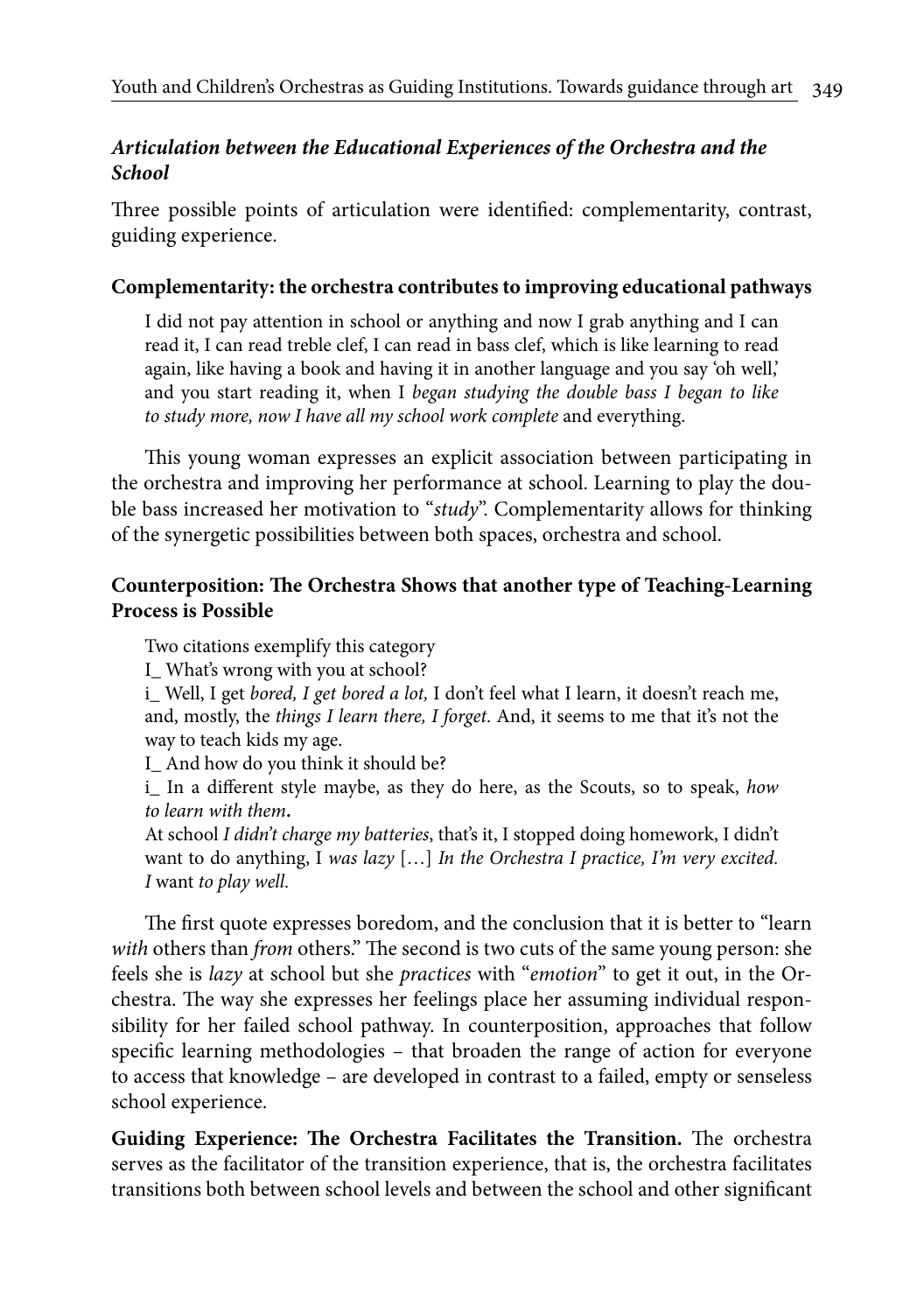environments. It allows for the construction of strategies to face the different transitions.

One participant commented on the fact that her participation in the orchestra coincided with her last year of high school and that the orchestra helped her redefine and face her future study perspectives. In conversations with a father with two children in the orchestra, he commented that one of them was able to change levels (from elementary school to high school) due to the orchestra, and that his daughter was able to learn how to read and write and learn music theory at the same time

The work in the Orchestra collaborates with emotional self-regulation, allows the exploration of new skills, interests, roles, becoming a hobby that promotes and enhances self-knowledge.

#### **Future Expectations**

Different future expectations were identified throughout the narratives:

#### *Future expectations in the learning context*

Future expectations are firstly associated with *finishing high school*. Some of the narratives highlight, for example, that in face of the uncertainty of not knowing what to do in the future, you have to "*concentrate on finishing"* high school and only after that see *"what you're going to do."* This could be considered as a possible strategy to understand and reflect upon how to face the future. This is known as the *step by step* modality (Aisenson et al., 2018), where one event leads way to the following step in order to continue to advance.

On the subject of *higher studies,* these are considered for many different areas of knowledge, not only for the arts: business administration, tourism, architecture, accounting, systems engineering, and the many types of teaching professions: elementary school, music, double bass, among others. An interesting result worth mentioning has to do with the beliefs of the teachers on the future possibilities the Orchestra provides. The first representation teachers have relative to the future of the participants of the Orchestra is centered around music, being in connection with music, continuing with higher music studies and conservatories.

#### *Future expectations in other significant contexts: work, family, time off, and other social insertions*

In addition to paying attention to the future in the educational aspect, young people visualize other activities as well. With more or less intent, these youngsters recreate other roles in their imagination that they wish to build and explore in different areas during the future. *Working* is an activity that appears in the horizon for many of them, as are the free time activities valued throughout the narratives: go to dancing class, play soccer, tryout at a club, start a band, or continue with projects related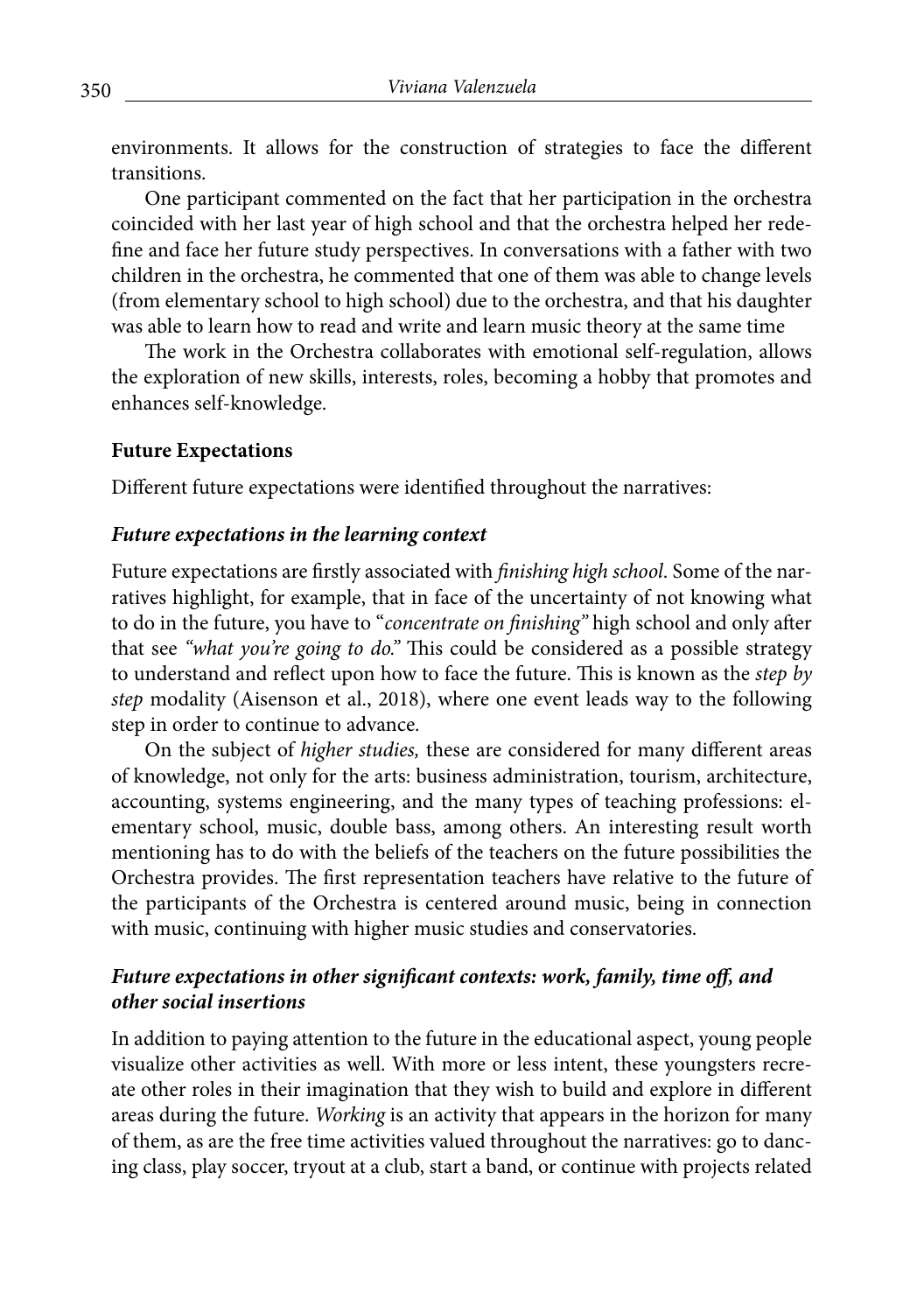to the Scouts, among others. Starting their own family also appears, especially in the voice of women.

## *Future Expectations as a way to other possibilities in the horizon*

This is a conceptual construction that analyzes in depth the developments of the Guidance Psychology research team (Aisenson et al., 2018). Many different attitudes, values, and expectations are identified in the narratives that do not express activities or specific insertions but speak of a particular way of looking at the future.

to see that I keep learning more and more and maybe someday I can go far, like Professor X who's been everywhere which is great, well, I don't know how to say [...]

I What does it mean to go far?

i\_Be able to play anywhere, besides playing at Church and all those other things but also be able to play far away, be invited to play at many different places, travel [...]

I\_ So what do you see for yourself in a couple of years?

i\_ Well… (silence, thinks) *better than now*, at Church already as lead singer (silence) and that's it… I don't know, different from now [...]

Phrases like "*going far," "have respect for others," "I want to continue, even if others say no," be big, achieve everything I want," "be good,"* construct a narrative of personal value in relation to the present and future that results positive and creative, that denotes an important personal and social well-being. It reflects a particular cognitive operation that expresses self-confidence derived from self-knowledge and the recognition of one's resources and abilities. It refers to a purpose in life, and reflects the active positioning of the subject on stage.

# **Identity Construction**<sup>6</sup>

Two interviews were analyzed for this category to understand some identity construction processes of youth within the framework of the Orchestras, mainly by using the self-construction theory of J. Guichard. The identities built are different in these interviews.

For one of the interviewees, music reflects her horizon, as a counterpoint to her role at Church. Participating in the Orchestra allows her to exercise roles associated with "being a musician," acquiring knowledge related to the discipline, and build models related to both environments, which seem fundamental for her present and future insertions at Church.

Different quotes show the self-efficacy relative to various musical aspects, "*I already knew how to play"* before coming to the Orchestra, "*I could easily play all the* 

<sup>6</sup> A complete analysis of these results may be found in Valenzuela, Aisenson & Duarte, 2018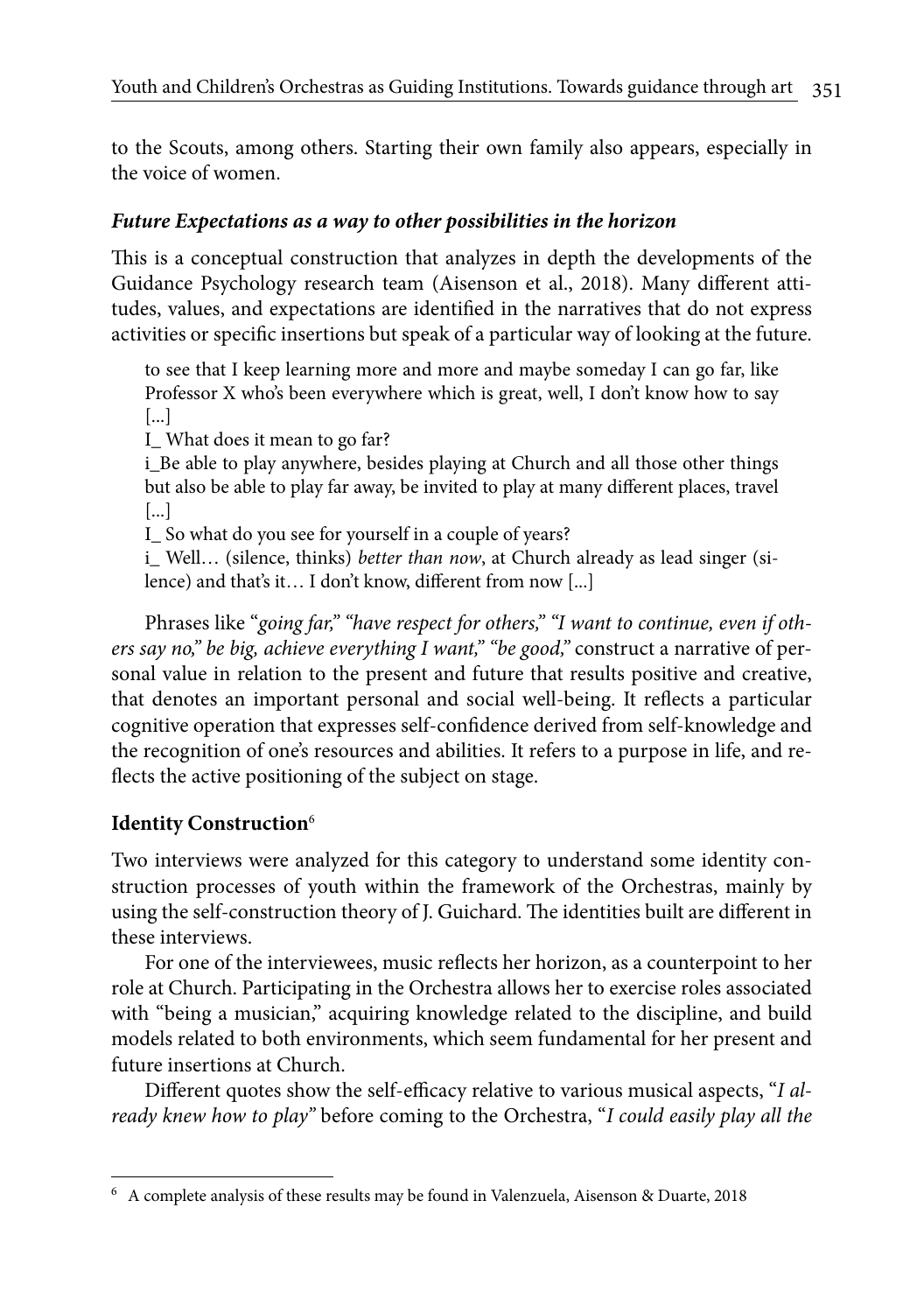*songs," "It comes easy to me,"* and appear throughout the interview as inherited from a family of musicians. In her words:

Well… we all go to the same Church, they are… they sing, I sing too, *we're all musicians*, and my sister was in the choir, and my brother X too [...]

I\_ So you are saying that they are all musicians in your family…

i\_ *Yes, we're all musicians, my house is full of instruments*, there's a piano of my brother X, a couple of basses, an electric guitar, charango sets, quenas of my brother, and *violins and guitars of my dad. But all instruments are for everyone*. E\_ And what do your parents do?

i\_ My mother is a seamstress and does nothing with music but she understands. She makes dresses and stuff. My *dad… My dad is a musician, thanks to him we are all musicians.* He has a band of Christian Cumbia where he sings and plays the guitar. He used to sing, well, he continues to sing, but his voice is not as strong as it used to be.

To "be a musician" is a central subjective form of identity (in past, present and future). For this young woman "*to practice"* an instrument is a highly valuable and fundamental task for her to achieve her goals: practice will lead her to "*play well"* for her objective of becoming a "musician" at Church.

On the other hand, the narrative of the second interviewee is built around a central identity form of: "becoming a soccer player," music has a second place in the life path of this young man. However, the experience of the Orchestra is key to incorporating a *holding period* for managing the transitions of this time in his life.

Some quotes from the first interviewee are transcribed below to exemplify the results found:

"When you become a free agent and you no longer belong to a club, and have to go and search for another club, they give you a pass. It's a difficult time in my life, because I could be playing for another club… I have to wait a whole year to tryout at a new club."

"It was very hard for me and now I'm looking for another club where I can tryout and continue with my soccer phase [...] which is something I love."

Both quotes express the central subjective identity form: become a soccer player (past, present, and future). On the other hand, being a musician is not as central, it is a secondary subjective identity form (in past, present, and future).

"I think there are many kids here that have a great future ahead of them playing in the Orchestra and if they keep coming to the extra classes and on weekends… I think they can go far playing music."

His present goals are oriented towards the main objective: tryout at a club to become a soccer player. Music and the Orchestra are seen as a hobby and help him during the transition towards the time he joins his next soccer club.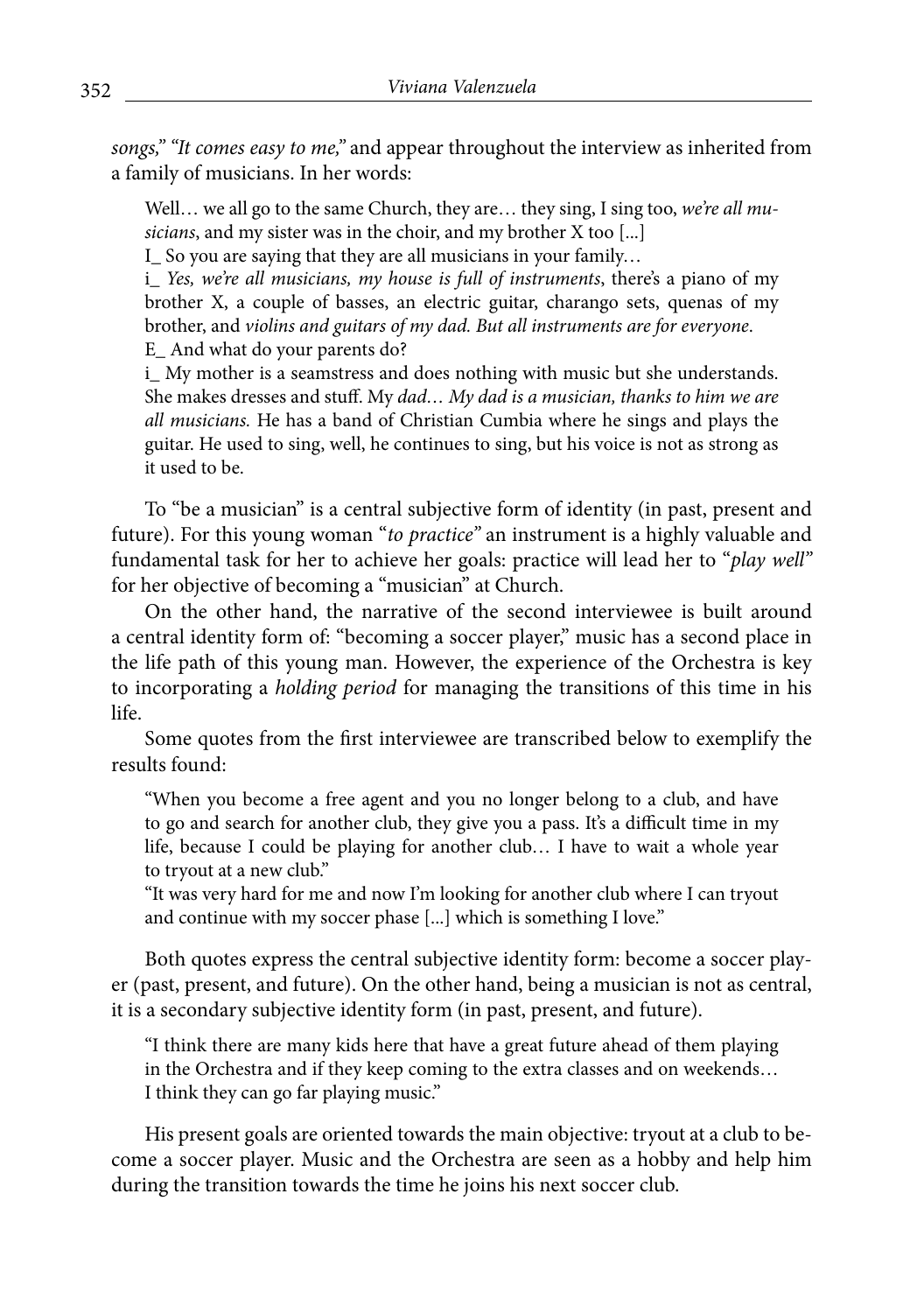

Fig 2. Concert at Centro de Producción Cultural Mercedes Sosa, Quilmes, Buenos Aires, Argentina. Photograph taken on December 2, 2017.

# **Discussion and Conclusions: Four Chords in Cadence**

Based on the sections presented, we present the dialogue with the objectives and the counterpoint of the first presumptions in the light of the results.

# **Recognition of changes by getting through the experience of Orchestra programs which are expressed in cognitive, emotional or social terms**

As can be seen from the senses, as well as in the identified learnings, multiple changes are associated with the passage through the Orchestra. We highlight the value of the experience for the exercise of exploration and assumption of commitments, emotional control, the construction of ties, models, supports, among many others. The skills built are key to facing the lives of the 21st century (UNESCO, 2020).

# **Expression of positive emotions (well-being) and identification of personal resources associated with these experiences**

Different indicators that account for psychosocial well-being were found (Keyes, 1998; Ryff, 1989): self-acceptance, positive relationships with others, autonomy, purpose in life, social contribution, and social integration, among others.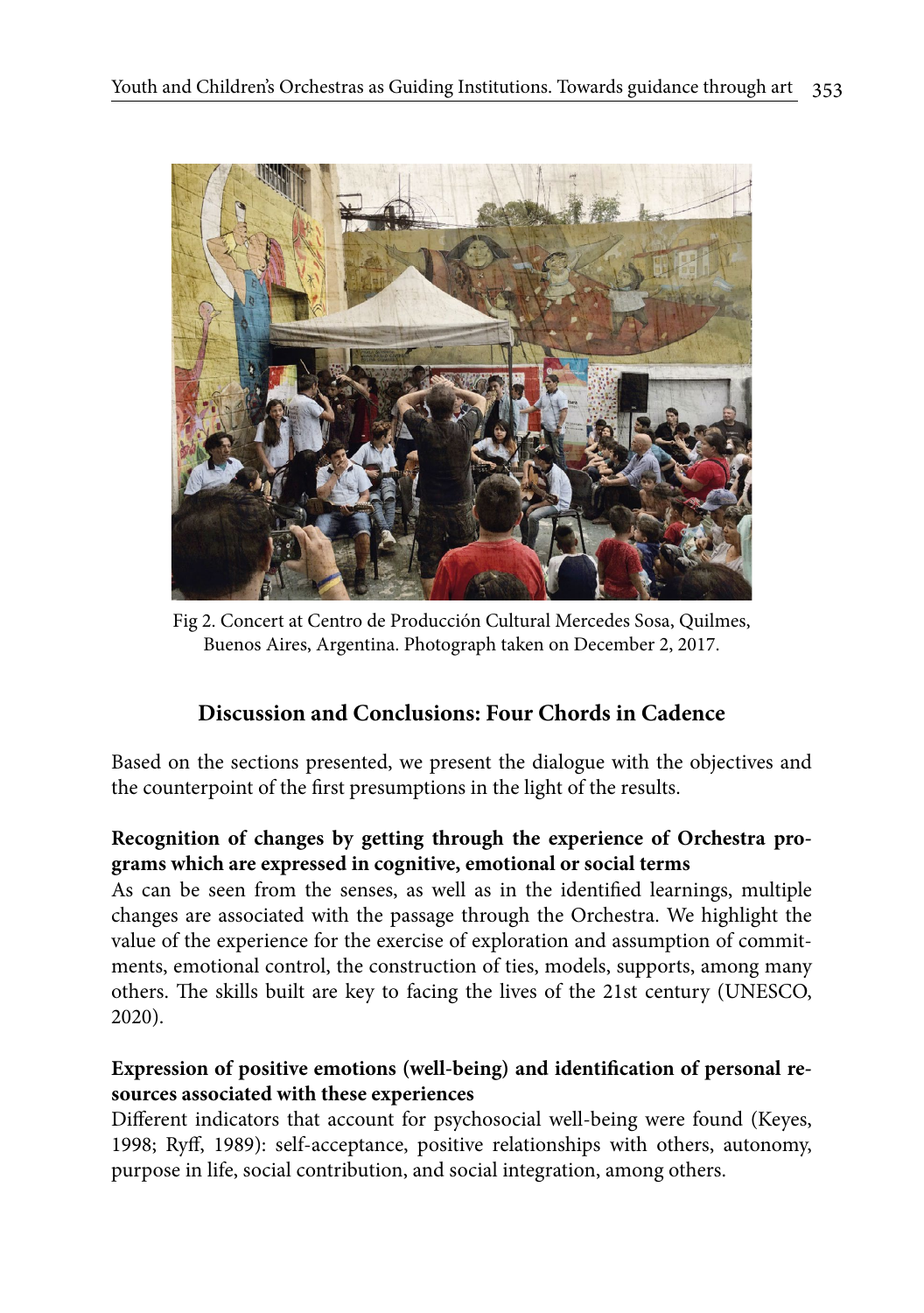The multiple knowledge that is built in the Orchestra is meaningful to face the lives of quality work. They exceed the educational proposal of the music, and intersect with other educational experiences (of the school, the family, the community). It should be noted that, although the development of the aforementioned skills is observed, there are no guidance and counselling proposals that allow these young people to *capitalize* this knowledge in terms of learnings for the worlds of work. Also, teachers do not have enough tools to make these transfers possible.

#### **Possibility of narrating more valued life pathways and impact on the identity construction processes**

The results show construction of positively valued life narratives. The reflection on "social vulnerability" is interesting: the regulations of these programs specifically target "vulnerable populations"; however, the results show the resistance of these subjects to be nominated as "vulnerable". They are active subjects who perceive themselves capable of transforming their realities in multiple ways and who experience psycho-social well-being. The question that arises as a dilemma is: how can we strategically dialogue with funding agencies to build lines of action that recognize the barriers and restrictions of these groups, but do not stigmatize them from the very name of "vulnerable?" How can we recognize their empowerment, give positive value to their pathways and at the same time, understand their needs and collaborate with their resolution? These questions remain open in search of new reflections.

## **Relationships between the Orchestra's experience and the development of future expectations**

The research reports that target these types of projects, highlight that the inclusion in the Orchestra Program is mostly valued for the "opportunities" it generates in terms of the present, for example, as a guarantee of equal access to goods and services from which the most vulnerable are excluded (Finnegan & Serulnikov, 2015). However, this study "doubled the bet" by stating that the *opportunities are for the present and for the future:* it is not only to choose a way of life in the present moment, but to have the possibility of anticipating other ways of life in the future, possible to be achieved.

A key debate for our discipline opens up at this point. Some authors express that not all young people are able to sustain participation in the Orchestra. For example, Wald (2016) affirms that those who manage to sustain their participation in the project are not just any young person but "determined young people", since those who were in the Orchestra decided, for example, to continue studying in the future or to postpone motherhood in order to sustain these projects. The analysis of the results of this study allows us to provide information that complicates the approach and is shown as an alternative explanation. This study has shown that the Orchestra experience *itself* can promote identity reconstructions: what they experience in the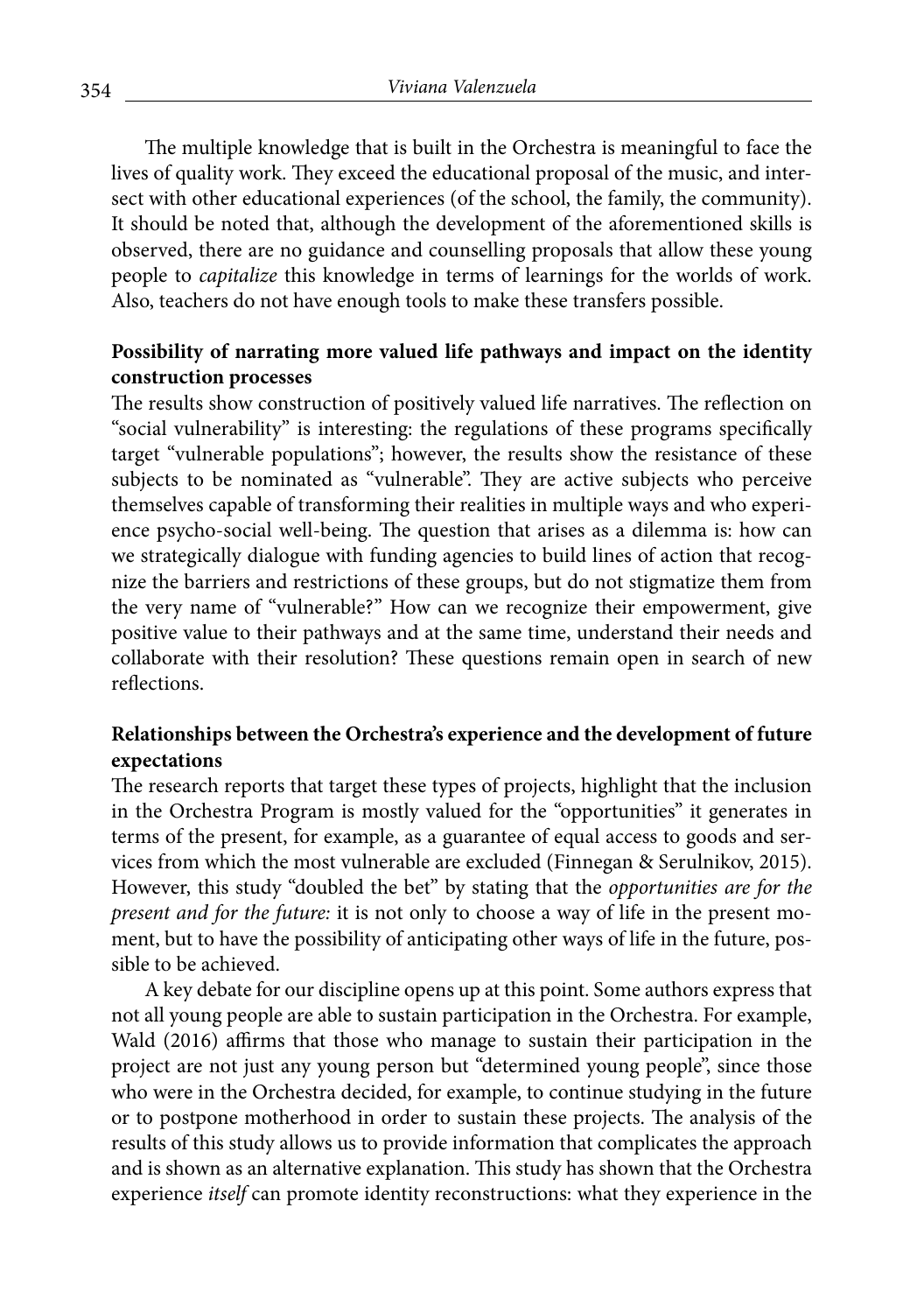Orchestra allows them to see a little *beyond,* thus overcoming the logic that privileges the immediate over what takes time, and the short term over planning.

Finally, regarding the meaning of the Orchestra and linked to future intentions we could identify *three groups* of young people. On the one hand, those who hope to study or dedicate themselves in the future to some activity related to music: being musicians, music teachers, and so on. On the other hand, those who like to play music, who study and actively participate in rehearsals and classes; they know that they would like to be related to music in some way in the future, but their expectations are oriented to activities in other areas (neither music nor arts). In this case the Orchestra, in the future, is identified as "*a place to be.''* Finally, a group of young people who enjoy the activities of the Orchestra, it is very important for them in the present, nevertheless, neither music nor the Orchestra have real weight in the story of the future. They signify them as a hobby, an activity to "*have something to do on a Saturday,"* an environment to socialize and achieve important well-being.

#### **The Contributions of the Study**

#### **The Subjective Pillar**

It can be argued that, in addition to the 3 pillars mentioned in which participation in the Orchestra has an impact: educational, social and cultural, the results account for the postulation of a fourth pillar: the subjective one. The contributions of this fourth pillar are synthesized here: in the Orchestra young people 1) develop processes of self-knowledge and growing achievement of self-determination; 2) exercise motivation in multiple ways and explore emotions; 3) learn coping strategies (cognitive, emotional); 4) construct models and supports; 5) elaborate representations of the future, in which they feel active subjects, producing and creating in multiple domains of life.

In short, the construction of a valued life narrative that allows to integrate the multiple life pathways of its participants.

#### **The "Orchestra Experience" Concept**

The results allow us to propose the analytical concept of the *Orchestra Experience.* Experience refers to phenomena that are proper and that make sense to the person. This concept alludes to emotional, cognitive, and pragmatic aspects, which result in an integrated whole and that give life to images of satisfaction and personal fulfillment. The experience is "*difficult to explain,*" as can be seen in the narratives of several participants.

The Orchestra Experience has a meaning of its own, it is an educational experience, but it is also a social one. It denotes quality integration and promotion of valuable narrated futures.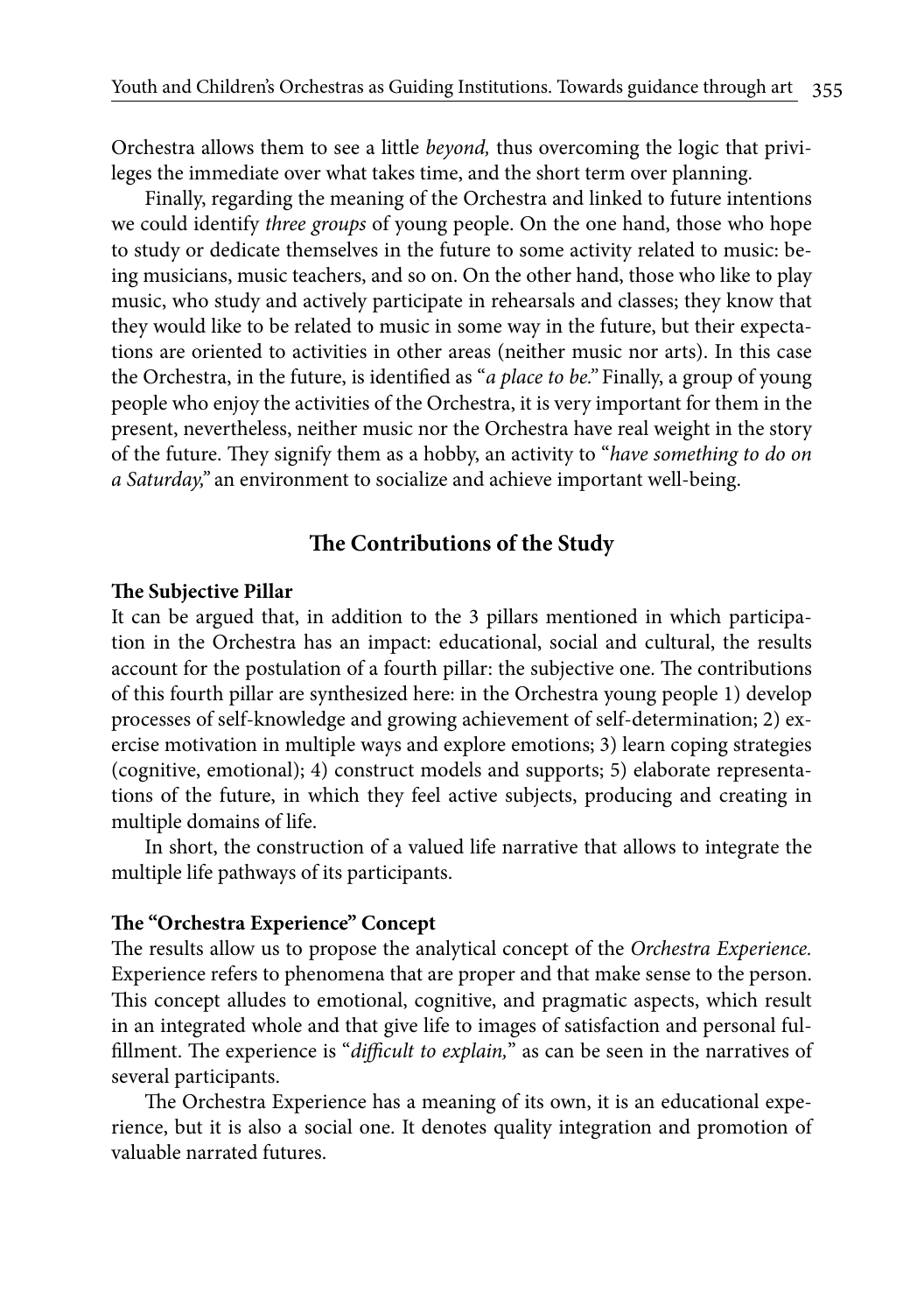Paraphrasing the concept of "school experience" (Dubet & Martuccelli, 1998), it implies the internalization of norms and rules of the orchestra, the assignment of a singular coherence. As it has been possible to analyze from the stories, the educational experience in the Orchestra and at school can be a dialectical experience of synergy and empowerment for the construction of identity and new educational processes.

#### **Guiding Institutions**

The results of this study give support to those results being built by GIIPO (Aisenson et al., 2018). Certain socio-educational programs function as Guiding strategies, since their overall proposal accompanies the construction of life pathways, identity and projects of its participants, favoring the array of opportunities.

These results contribute to the socio-community approaches of Guidance and Counselling. They allow to exemplify three key themes for Guidance in community environments: psychosocial transitions, projects and identity construction, within the framework of a specific institutional proposal for disadvantaged populations. These approaches in Guidance and Counselling are key to inform public policies for the design of socio-educational programs for socially vulnerable populations. The final goal is to achieve social justice.

#### **Summary**

This study focused on analyzing a specific socio-educational program: Children and Youth Orchestras. However, the results allow us to construct questions from Guidance and Counselling Psychology for the investigation of other socio-educational programs. We highlight its function for the development of meaningful learning for life, construction of positive valued life narratives and significant future projects.

*Specific interventions in guidance and counseling with these populations* would be very useful, to recover and capitalize on both general and specific knowledge built within the framework of experience. So, this knowledge may be recognized as valid competences for life, to reflect and address transitions and construct life projects and identity. In this way, those with *teaching functions in these programs should be trained.* The program could be enhanced if teachers could access to build conceptual and methodological tools for the understanding of Guidance and Counselling issues, reflecting on the place that the teacher has in the life construction of the participants. The *general training of the psychologist* also deserves reflection. In Argentina, the professional responsibilities imply the possibility of intervening in community and social environments, as well as carrying out actions with objectives of guidance and counselling in the promotion of health. Therefore, it is critical to understand the factors at play in the construction of future projects and identities of these social groups. Likewise, in our country, the laws that regulate the different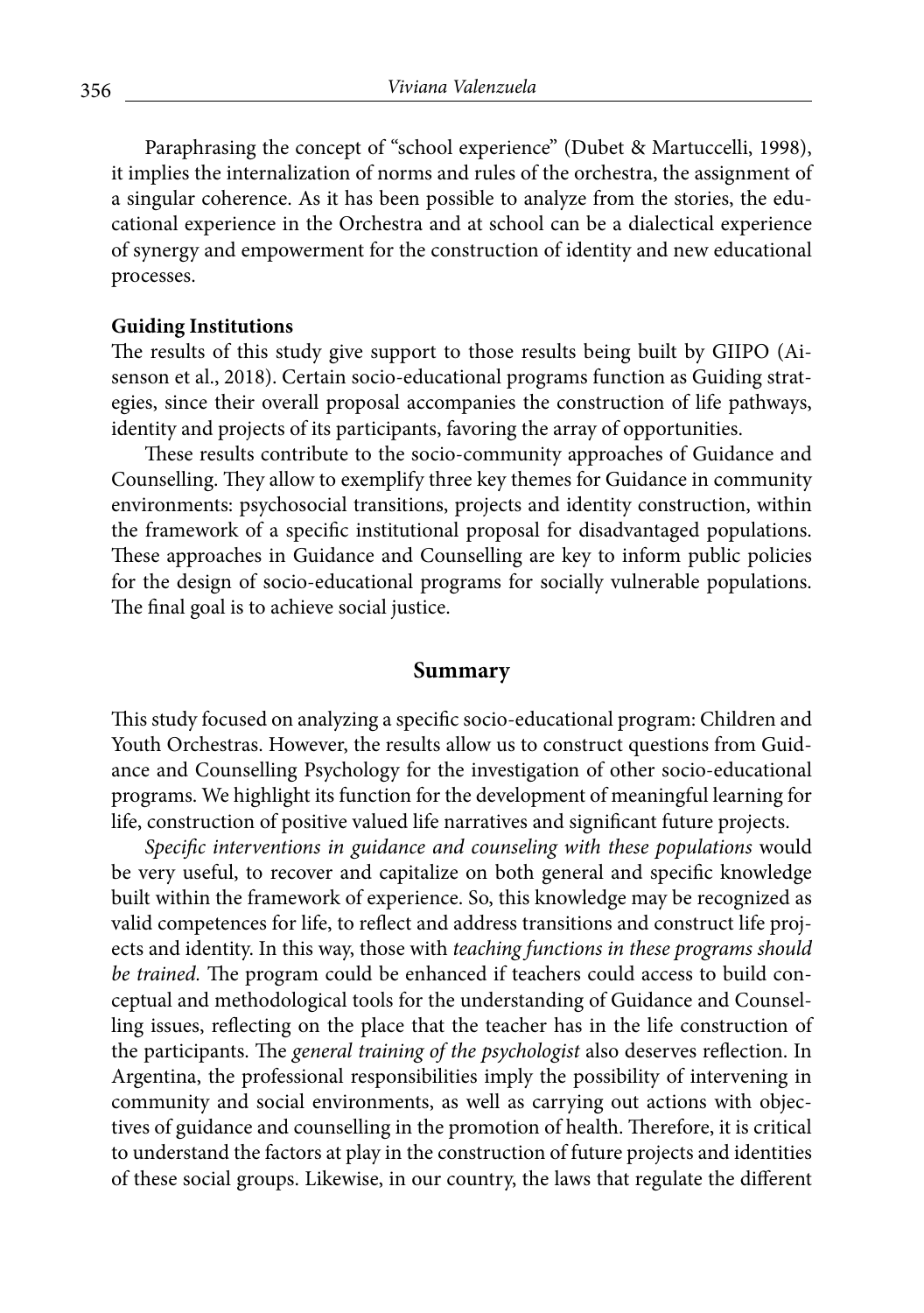educational levels contemplate the right of young people to get guidance and counselling in their educational pathway and therefore the responsibility of professionals to be trained. Therefore, the results of this study, from the perspective of Guidance and Counselling, have allowed to build knowledge that contributes to the training of the psychologist in community contexts, intersecting knowledge of Education and Health.

#### **References**

- Aisenson, G., Legaspi, L., & Valenzuela, V. (2018). Vulnerable youth in Argentina: contributions to the achievement of sustainable life-paths and decent social insertions. Research and Practices. In V. Cohen-Scali, J. Pouyaud, V. Drabik-Podgorna, M. Podgorni, G. Aisenson, J.L. Bernaud, I. Moumoula & J. Guichard (Eds.), *Life and Career designing for sustainable development and decent work* (pp. 251-270). New York: Springer.
- Aisenson, G., Legaspi, L., Czerniuk, R., Valenzuela, V., Bailac, K. S., Virgili, N. A., & Miguelez, V. (2019). Trajectoires et construction de l'identité des jeunes en conflit avec le droit pénal. [Trajectories and identity construction of young people in conflict with criminal law]. In D. Canizittu (Ed.). *Penser et agir l'orientation au 21ème siècle: de l'élève au citoyen engagé [Thinking and acting orientation in the 21st century: from the student to the committed citizen]* (pp. 47-60). Brussels: Qui Plus Est.
- Aisenson, G., Legaspi, L., Valenzuela, V., Bailac, S., Czerniuk, R., Vidondo, M., & Gómez González, N. (2015). Temporalidad y configuración subjetiva. Reflexiones acerca de los proyectos de vida de jóvenes en situaciones de alta vulnerabilidad social [Temporality and subjective configuration. Reflections on life projects of young people in situation of high social vulnerability]. *Anuario de Investigaciones*, 22, 83-92.
- Aisenson, G., Legaspi, L., Valenzuela, V., Czerniuk, R., Bailac, S., Gómez González, N., & Báez, R. (2014). Jóvenes en la calle: Temporalidad y anticipaciones de futuro. [Young people on the street: Temporality and anticipations of the future]. *Actas de las IV Reunión de Investigadores/as en Juventudes Argentina*, 4-19. Villa Mercedes, San Luis: Red de Investigadores en Juventudes Argentinas.
- Antelo, E. & Zanelli, M. (2004). *Informe Final. Orquestas infanto/juvenil (Lugano)*. *[Final Report. Social Orchestras for Children and Youth (Lugano)]* Ciudad Autónoma de Buenos Aires: Dirección de Investigación, Secretaría de Educación.
- Atela, M. V. (2005). Orquesta-Escuela como herramienta educativa y de promoción socio- -cultural: Descripción de una experiencia y aspectos de una investigación en curso. [Orchestra-School as an educational and socio-cultural promotion tool: Description of an experience and aspects of an ongoing investigation]. *Jornadas de Educación Artística de la Escuela de Posgrado de la Facultad de Humanidades y Artes.* Rosario, Argentina.
- Belfiore, E. y Bennett, O. (2006). Rethinking the social impact of the arts: a critical-historical review. Centre for cultural policy studies. University of Warwick. *Research Papers No 9. Series Editors: Oliver Bennett and Jeremy Ahearne.* Retrieved from https://www. researchgate.net/publication/265023143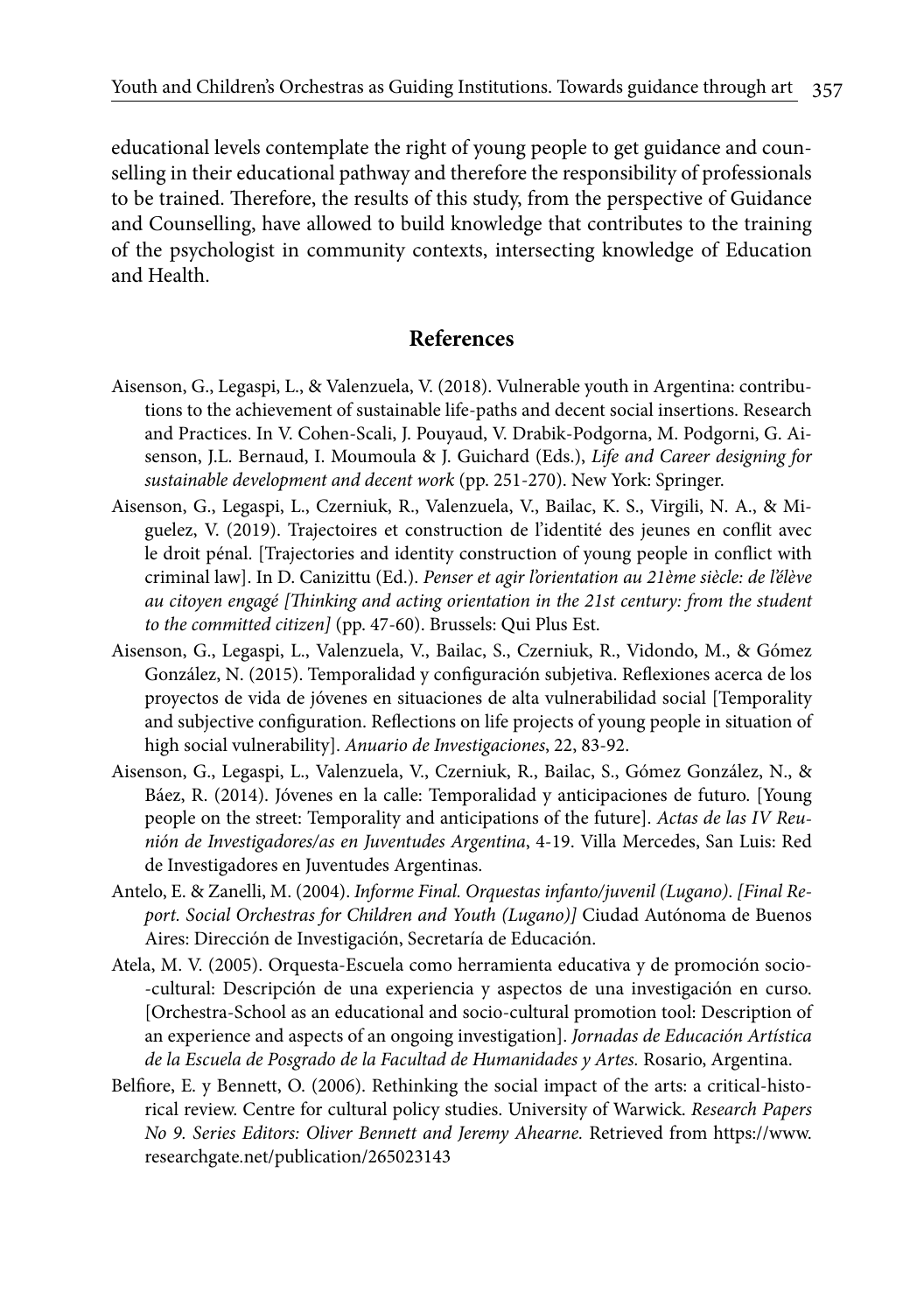- Berger, R. (2015). Now I see it, now I don't: Researcher's position and reflexivity in qualitative research. *Qualitative Research*, *15*(2), 219–234. DOI:10.1177/1468794112468475
- Denzin, N. K. & Lincoln, Y. S. (2018). *Handbook of qualitative research* (5th ed). USA: Sage.
- Duarte, M. E. (2017). Counseling and well-being: on the road to realities. *British Journal of Guidance and Counselling, 45*(5), 508-518. DOI: 10.1080/03069885.2017.1309641
- Duarte, M. E. & Cardoso, P. (2015). The Life Designing Paradigm: from practice to theory. In L. Nota, & Jerome Rossier (Eds.), *Handbook of Life Design Paradigm*: *from theory to practice, and from practice to theory* (pp. 41-57). Gottingen, Germany: Hogrefe.
- Dubet, F. y Martucelli, D. (1998). *En la escuela. Sociología de la experiencia escolar [At school. Sociology of school experience].* Madrid: Losada.
- Finnegan, F. & Serulnikov, A. (2015). La enseñanza y el aprendizaje como ejes de la propuesta socioeducativa – El programa Nacional de Orquestas y Coros Infantiles y Juveniles para el Bicentenario. [Teaching and learning as axes of the socio-educational proposal – The National Program of Children's and Youth Orchestras and Choirs for the Bicentennial]. *Serie La Educación en Debate,* (20), 65.
- Guichard, J. (2018). Final purposes for Life-and-Career Design Interventions in the Anthropocene Era. In V. Cohen-Scali, J. Rossier, & L. Nota (Eds.) *New perspectives on career counseling and guidance in Europe* (pp. 189-204). Cham: Springer International Publishing. DOI: 10.1007/978-3-319-61476-2\_12.
- Giddens, A. (1995). *Modernidad e identidad del yo. El yo y la sociedad en la época contemporánea [Modernity and identity of the self. The self and society in contemporary*times]. Barcelona: Península.
- Hammersley, M. & Atkinson, P. (2019). *Ethnography. Principles in practice (4th ed.).* London & New York: Routledge.
- Instituto Nacional de Estadística y Censos (INDEC). (2021). Incidencia de la pobreza y la indigencia en 31 aglomerados urbanos [Incidence of poverty and indigence in 31 urban agglomerates]. *Primer semestre de 2021. Condiciones de vida.* Vol. 5, nº 13. Available at: https://www.indec.gob.ar/uploads/informesdeprensa/eph\_ pobreza\_09\_21324DD61468.pdf
- Keyes, C. (1998). Social well-being. *Social Psychology Quarterly*, 61, 121-140.
- Luna, F. (2009). Elucidating the concept of vulnerability: Layers not labels. *The International Journal of Feminist Approaches to Bioethics, 2*(1), 121–139.
- Ministerio de Educación de la Nación Argentina. (2014). *Ministerio de Educación de la Nación*. *Programa Nacional de Orquestas y Coros* [*Ministry of Education of Argentina. National Program of Orchestras and Choirs.* Website]. Retrieved on 3-6-2016 from http://portales. educacion.gov.ar/dnps/programa-nacional-de-orquestas-y-coros-para-el-bicentenario/
- Moreno Crossley, J. C. (2008). *El concepto de vulnerabilidad social en el debate en torno a la desigualdad: problemas, alcances y perspectivas [Social vulnerability concept in the debate about inequality: problems, extent and perspectives]*. Miami, Center for Latin American Studies, University of Miami, Working Paper Series #9.
- United Nations Educational, Scientific and Cultural Organization [UNESCO]. (18 de junio de 2020). *Leading SDG 4 – Education 2030.* Retrived from https://en.unesco.org/ themes/education2030-sdg4.